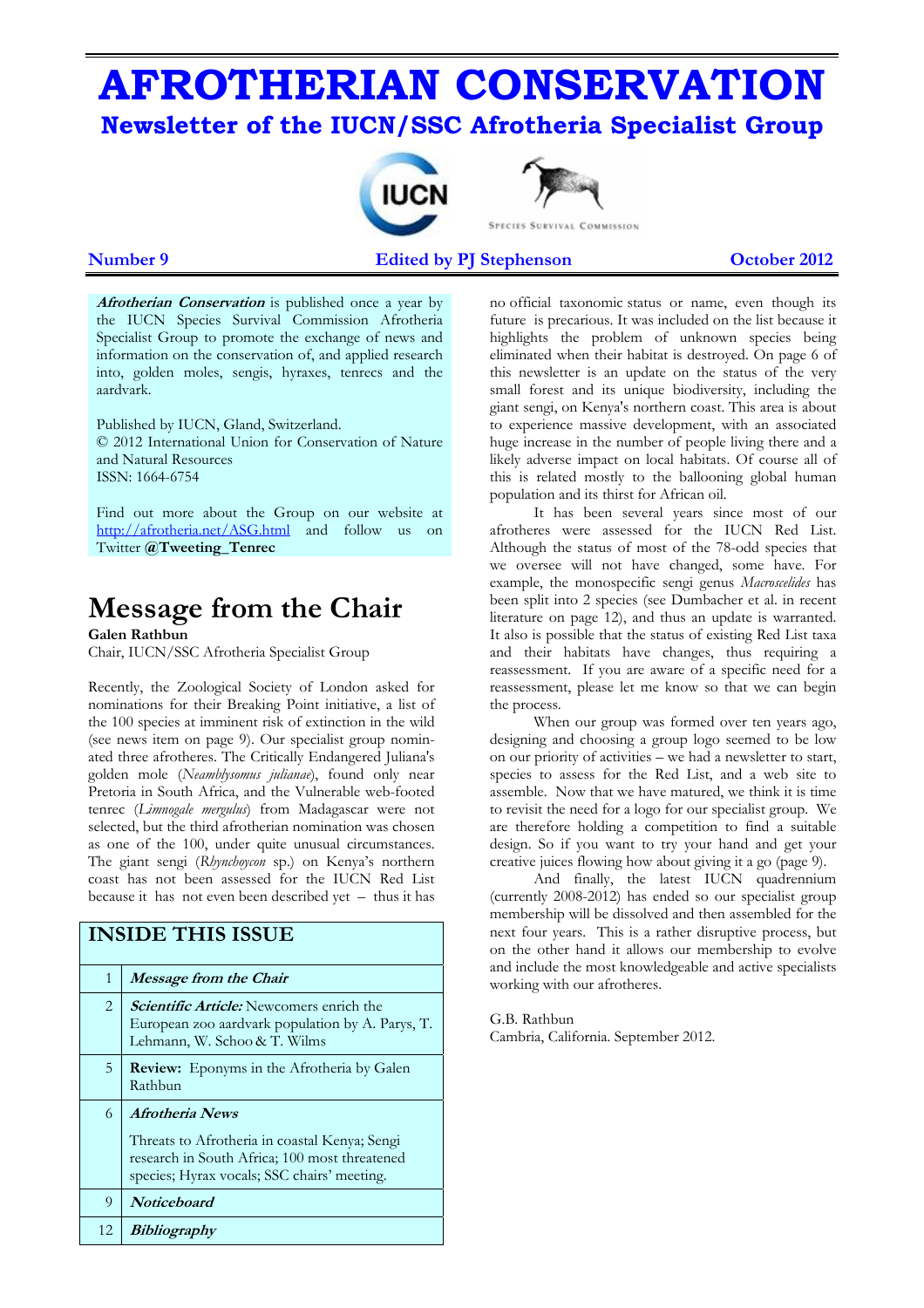## **Scientific Articles**

## **Newcomers enrich the European zoo aardvark population**

### **Astrid Parys1, Thomas Lehmann2\*, Wineke Schoo3 & Thomas M. Wilms1**

1Zoologischer Garten Frankfurt, Bernhard-Grzimek-Allee 1, 60316 Frankfurt am Main, Germany 2Senckenberg Research Institute and Natural History Museum Frankfurt, Senckenberganlage 25, 60325 Frankfurt am Main, Germany 3Burgers' Zoo, Antoon van Hooffplein 1, 6816 SH Arnhem, The Netherlands \*Corresponding author: thomas.lehmann@senckenberg.de

Zoological institutions are important players in conservation, education, and research. Numerous zoos, for instance, have developed breeding programmes for species that are threatened or endangered, sometimes leading to their reintroduction in the wild (Frankham *et al.* 2002). Most of these institutions have also developed scientific facilities and collaborations for carrying out research on the ethology of animals that would be difficult to study in the wild. This is the case for the elusive aardvark, *Orycteropus afer*. Zoos have provided most of the available information on the reproduction of this species (e.g. Shoshani *et al.* 1988, Taylor 2005), and have been instrumental in the study of their life history requirements (Ganswindt *et al.* 2011). Currently, attention is also being focused on the analysis of the genetic and morphological intra-specific variability of aardvarks. In this respect, a survey of the zoo population of aardvarks, in collaboration with individual zoos and studbook keepers, is essential.

In this paper we give an overview of the small population of aardvarks kept in European zoos and provide some information on the new animals recently introduced from the wild, which will certainly benefit the entire zoo population for decades to come.

### **Aardvarks in Europe**

Aardvarks have been kept in European zoological institutions since 1869, starting with London Zoo (Flower 1929), and followed during the next 50 years by a few other institutions. Many of these early captives were acquired by European zoos from colonies in western, southern and eastern Africa. However, these aardvarks were difficult to maintain and did not survive for very long, nor did they produce any offspring. As an example, two Ethiopian (Abyssinian) aardvarks arrived at the Frankfurt zoo in 1925 (Fig. 1) and died within the same year (Wegner, 1925).

A second wave of aardvarks arrived in Europe in the middle of the  $20<sup>th</sup>$  century. According to the European Studbook (ESB) (Schoo 2009, 2010, 2011), these aardvarks had been wild-caught in southern Africa, probably mostly Namibia. In 1962, the Frankfurt Zoo became the first zoological institution in the world to report conception in a captive aardvark. Although the neonate only survived five days, it was soon followed by births in other zoos across Europe. Thanks to the

improvement of husbandry methods, including better diet and enclosures, and also a general increase in sharing information between zoological institutions, the European population of aardvarks started to take root, and even expand. This was accompanied by the establishment of the first European studbook (ESB) by the European Association of Zoos and Aquaria (EAZA).



Direktion des Zoolog. Gartens. Schriftltg.: Dir.Dr. Rurt Priemel

**Figure 1.** Announcement of the first aardvarks held at the Frankfurt Zoo (Wegner 1925).

The expansion of the aardvark population in European zoos was certainly partly due to the fact that most aardvarks were kept in a group with at least a pair  $(\delta)$  and ♀), despite their solitary habits in the wild (Melton, 1976). Although considerable effort was invested in aardvark breeding programmes, it still proved to be very difficult to keep the newborns alive. Very often, parents would inadvertently smother their young by rolling onto them during sleep, and clumsily inflict injuries while interacting. These observations led many zookeepers to separate the sire (along with the other individuals in the enclosure) from the female as soon as signs of pregnancy were noticed. Currently at Frankfurt Zoo, males are returned to the enclosure with the mother and offspring when it has started to feed on solid food (about four months of age). Because mothers can also inadvertently harm or sometimes neglect their young, several zoos remove neonates and hand-rear them. In the last decades, numerous zoos have reported regular births, but the survival rate of the newborns remains low. At Frankfurt Zoo, for instance, between 1984 and 2000, the female called "Miss Piggy" (ESB number 60) gave birth to eleven young (5.5.1, representing respectively the number of males, female and unknown sex individuals), but only three survived (1.2.0). Likewise, her daughter "Rosa" (ESB 69) had nine (4.3.2) offspring between 1998 and 2006, but only four (3.1.0) lived for more than a few weeks.

 Besides this survivorship problem, which affects long term breeding programmes, analyses conducted by the ESB keepers revealed a growing concern for inbreeding (Schoo 2011). A first attempt to remedy this problem was the introduction of two male aardvarks from the American zoo population in 1997. Although "Quiggly" (ESB 127) and "Elvis"(ESB 128) became the main reproducing males of the late 1990s and 2000s in European zoos (Fig. 2), unfortunately they are halfbrothers, so that aardvarks on both continents are now more or less related. Thus, several zoos started to search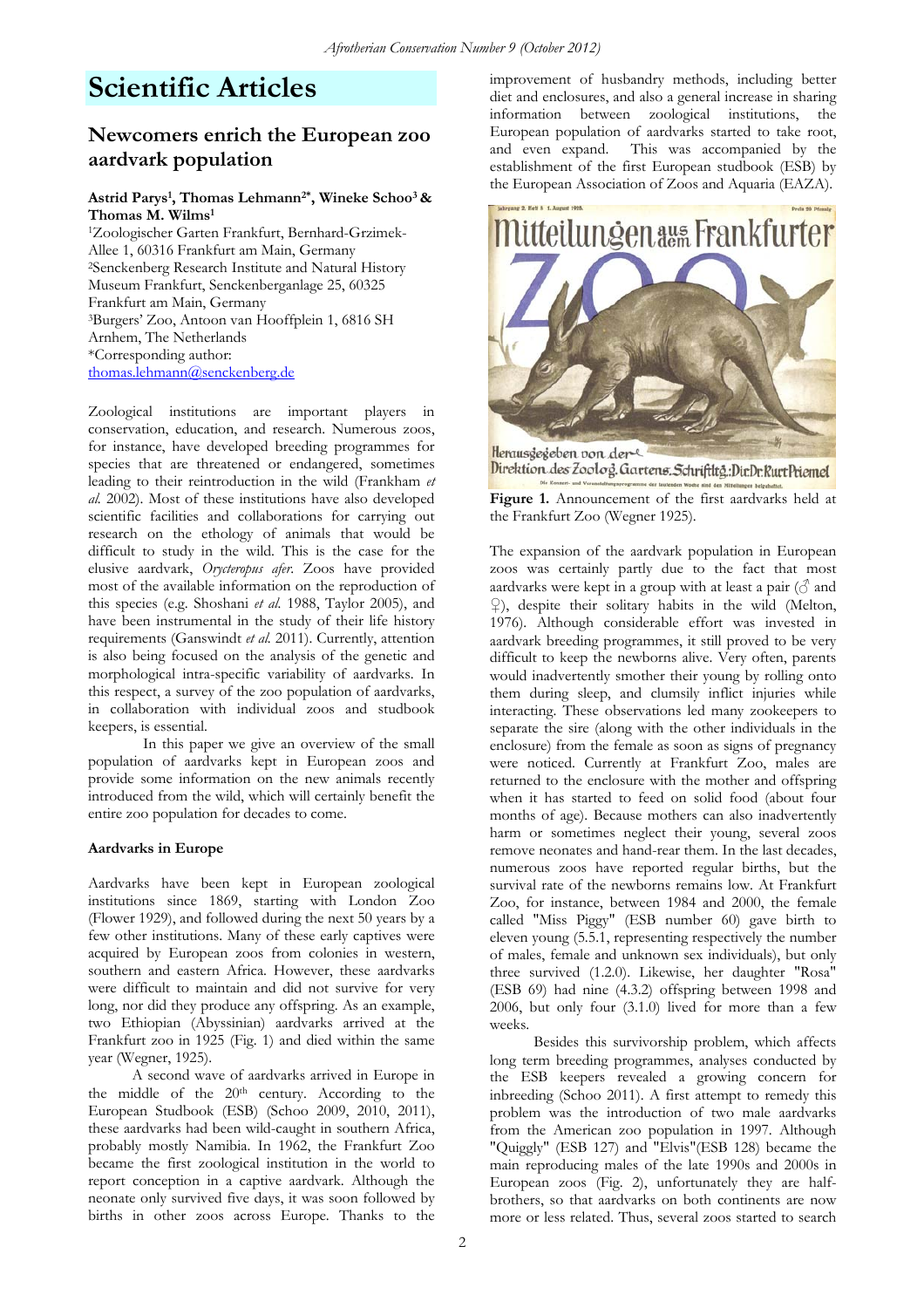for unrelated aardvarks from Africa, and since 2008 a third wave of aardvarks has been brought into the European population. To date, zoos in Budapest and Győr (Hungary), Yekaterinburg and Kazan (Russia), Madrid (Spain), Frankfurt (Germany), Tbilisi (Georgia), and Wroclaw (Poland) acquired new aardvarks. Contrary to their predecessors, these animals were imported from Tanzania, and the aardvark population in European zoos is currently 51 (Table 1).



**Figure 2.** The male aardvark "Elvis" (ESB 128) from Frankfurt Zoo.

### **A compatibility issue**

The aardvark is the last surviving species of the order Tubulidentata. It is only found in Africa, and it is thought to be represented by no less than 18 sub-species, up to four in Tanzania alone (Lehmann, 2006). However, the

validity of many is doubtful because most of the morphological characters used for their distinction are variable (c.f. Shoshani *et al.* 1988, Lehmann 2007, 2009). Even experienced zookeepers cannot find major difference in appearance between the southern African and Tanzanian individuals. For instance, the length of their hair varies with environmental conditions, including stress from inappropriate husbandry, thus these two "populations" show overlap for that feature. Body size and weight are similarly not useful, even when used to distinguish males from females. At the Frankfurt Zoo, for instance, the female "Rosa" was larger than the male "Elvis" (60 kg and 47 kg, respectively), but the new Tanzanian animals were opposite; female "Ermine" (ESB 194) is smaller (49 kg) than male "Ernst" (ESB 195; 58 kg). The question of subspecies distinction is important because numerous authors (e.g. Frankham *et al*. 2002, Allendorf & Luikart 2006) encourage the mixing of purebred individuals of a specific taxon (e.g. sub-species) to preserve the genetic variability in the long term. Conversely, the mixing of animals belonging to different taxa could lead to gene dilution and even outbreeding depression (cf. Frankham *et al*. 2002). Generally, the European zoos that acquired Tanzanian aardvarks did not possess any animals from southern African origin, with the exception of Frankfurt Zoo, which has physically separated southern African male "Elvis" from the newcomers. Although this complies with one recommended management regimes, in the long-term the Tanzanian aardvarks are expected to reduce inbreeding in the European captive aardvark population.

**Table 1.** List of European zoological institutions housing aardvarks (as of May 2012). Sources: European Studbook (Schoo 2011) and www.zootierliste.de (accessed on 25 May 2012). Note that the "southern African" origin means that these individuals are zoo descendants from wild-caught animals coming from this region and imported to Europe in the 1960s and 1970s. The number of individuals is given with respect to their gender and following the zoo nomenclature: number of "male.female.unknown sex" individuals.

| <b>Zoological Institutions</b> | Country        | Individuals           | Origin                    |  |
|--------------------------------|----------------|-----------------------|---------------------------|--|
|                                |                | (male.female.unknown) |                           |  |
| Antwerp Zoo                    | Belgium        | 2.1.0                 | Southern Africa           |  |
| Prague Zoo                     | Czech Republic | 1.2.0                 | Southern Africa           |  |
| Randers Regnskov               | Denmark        | 1.1.0                 | Southern Africa           |  |
| Tbilisi Zoo                    | Georgia        | 1.1.0                 | Tanzania                  |  |
| Berlin Zoo                     | Germany        | 3.1.0                 | Southern Africa           |  |
| Frankfurt Zoo                  | Germany        | 2.2.0                 | Southern Africa (1.0.0)   |  |
|                                |                |                       | Tanzania (1.2.0)          |  |
| Saarbrücken Zoo                | Germany        | 1.1.0                 | Southern Africa           |  |
| <b>Budapest Zoo</b>            | Hungary        | 1.1.0                 | Tanzania                  |  |
| Győr Zoo                       | Hungary        | 1.1.0                 | Tanzania                  |  |
| Arnhem Burgers' Zoo            | Netherlands    | 1.3.0                 | Southern Africa           |  |
| Wroclaw Zoo                    | Poland         | 2.0.0                 | Tanzania                  |  |
| Kazan Zoo                      | Russia         | 1.1.0                 | Tanzania                  |  |
| Yekaterinburg Zoo              | Russia         | 0.0.3                 | Tanzania                  |  |
| Madrid Faunia                  | Spain          | 0.1.0                 | Tanzania                  |  |
| Valencia Bioparc               | Spain          | 1.1.0                 | Southern Africa           |  |
| Blackpool Zoo                  | United Kingdom | 1.1.0                 | Southern Africa           |  |
| Chester Zoo                    | United Kingdom | 2.0.0                 | Southern Africa           |  |
| Colchester Zoo                 | United Kingdom | 2.2.0                 | Southern Africa           |  |
| Africa<br>Kessingland          | United Kingdom | 1.2.0                 | Southern Africa           |  |
| Alive!                         |                |                       |                           |  |
| London Zoo                     | United Kingdom | 1.1.0                 | Southern Africa           |  |
| Total European aardvarks (51)  |                | 25.23.3               | Southern Africa (18.16.0) |  |
|                                |                |                       | Tanzania (7.7.3)          |  |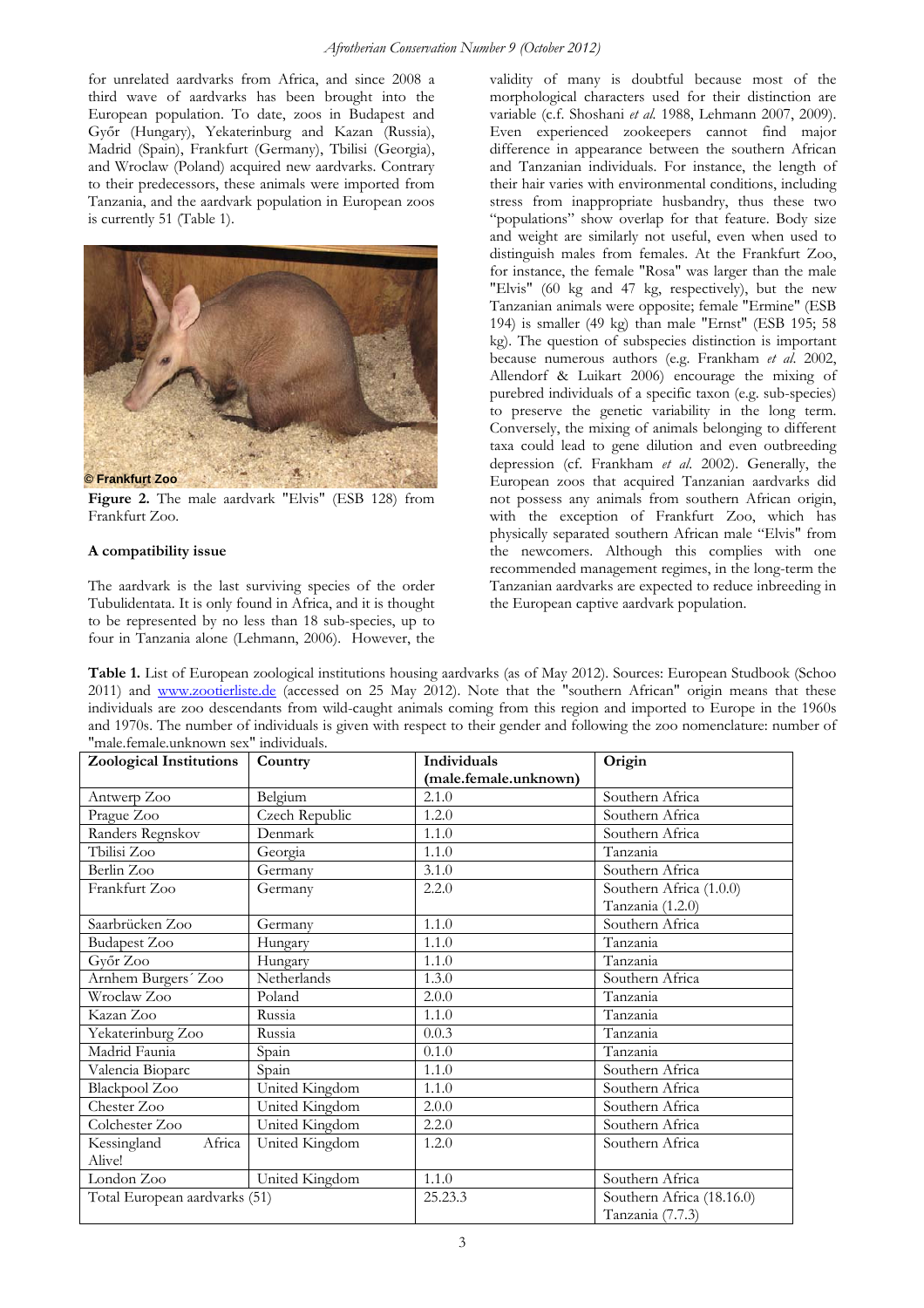#### **A new home: the example at Frankfurt Zoo**

Most of the newcomers are kept as pairs to encourage breeding and this has proven fruitful. After only a couple of years the new Tanzanian aardvarks have reproduced three times, two young were produced at the Győr Zoo  $\left(\mathcal{O}\right)$  ESB 201 in 2010 and another, which died after two days, in 2011), and one at the Frankfurt Zoo (♀ "Lotte" in 2012). These successes are certainly due in great part to the improvement of our knowledge about aardvark husbandry, including upgrading their enclosures.

 At the Frankfurt Zoo, from 1978 until 2010, aardvarks were kept in the nocturnal section of the "Grzimekhaus", with an area of about 70 m², where the light regime was reversed for the benefit of the public. Their enclosure was partially filled with sand, and included a litter den with heated walls and floor, as well as two non-heated burrows fitted with display windows for the public. During pregnancy, the breeding male was removed from the nocturnal section and kept in a diurnal enclosure, behind the scenes. In 2010 the aardvark enclosure was expanded to include an adjacent area, increasing the total area to over 100 m². The expanded area includes two compounds partially filled with sand, connected by a passageway that can be closed, allowing males to be easily separated from the pregnant females. A new litter den, as well as two more lairs, was built and the burrows were heated (between 26° and 31°C) and fitted with display windows. Every den and burrow is accessible to the zookeepers, thanks to a network of corridors situated behind the enclosures. Depending on the situation, the aardvarks can be housed with other compatible animals, such as springhares (*Pedetes capensis*), mohol bushbabies (*Galago moholi*) and white-faced scopsowls (*Ptilopsis leucotis*).

### **Success story for the Tanzanian aardvarks at Frankfurt Zoo**

In 2010 Frankfurt Zoo acquired two Tanzanian aardvarks ( $\mathcal{Q}$  "Ermine", ESB 194, and  $\mathcal{Q}$  "Ernst", ESB 195). They were acquired as farm-bred animals, but may have been born under semi-wild conditions because their acclimatisation to the new enclosure in Frankfurt was quick but they are less inclined to be touched than zooborn animals. Because aardvarks do not have obvious sexual dimorphism, a frequent problem is sexing animals, which was the case with the female "Ermine" and the male "Ernst". The teats of Ermine were not very developed, and she reacted strangely during mating attempts by lying flat on the ground. By experience, a reliable method to determine the sex of a captive aardvark is to palpate the reproductive organs while the animal is asleep or relaxed on its back. Sometimes, applying a little pressure to the genital area causes the appearance of the penis. At Frankfurt Zoo, mating usually occurs in the open part of the enclosure and also sometimes in the burrow.

 At the beginning of March 2012 the female "Ermine" showed swollen nipples, which is a reliable sign of pregnancy. The teats will not totally return to their pre-pregnancy state and this feature can be used to determine if a female aardvark has been pregnant in the past. The zookeepers separated the male "Ernst" in the second part of the enclosure, and 16 days later, on 30<sup>th</sup> March, the female "Lotte" was born in one of the burrows fitted with display windows (Fig. 3). This first pregnancy could not be detected until about 227 days after mating occurred. The average gestation period for the species is 243 days (range =  $235-258$ , n = 6; Taylor 2005). According to Goldman (1986): "young have been born in captivity in all months of the year, with peaks in February, March, and June". At Frankfurt Zoo, these peaks could not be confirmed based on the last two decades (20 births between 1984 and 2006).



**Figure 3.** Mother "Ermine" (ESB 194) with daughter "Lotte" at Frankfurt Zoo.

The zookeepers at Frankfurt zoo have learned how to increase survival of young over the years. For example, they perform a daily morning check-up when the young is weighed and attended to. An additional "midnight control visit" is also made, at least during the first month of life. This helps reduce incidents of offspring being buried under litter or separated from their mother. The daily weighing of "Lotte" showed that she was 1500 g at birth (normal range = 1300-1900 g,  $n = 7$ ; Taylor 2005), and she gained 100-150 g per day for 30 days, and then she gained 200-250 g per day so that at 51 days postpartum she weighed 9200 g, with a head-to-tail length of about 95 cm. Young zoo aardvarks often have skin abrasions on their tail and heel. This most likely happens because they spend much of their time lying down, with their tail and heels touching the ground, whereas when walking, their tail and heels are well above the ground. Zookeepers administer skin ointment and apply a dressing (Fig. 4), and in the case of "Lotte" her heel abrasion healed in 11 days and needed no further treatment.



©Frankfurt Zoo **Figure 4.** Young female aardvark Lotte during the morning check-up at Frankfurt Zoo. Note the dressing on its tail and feet.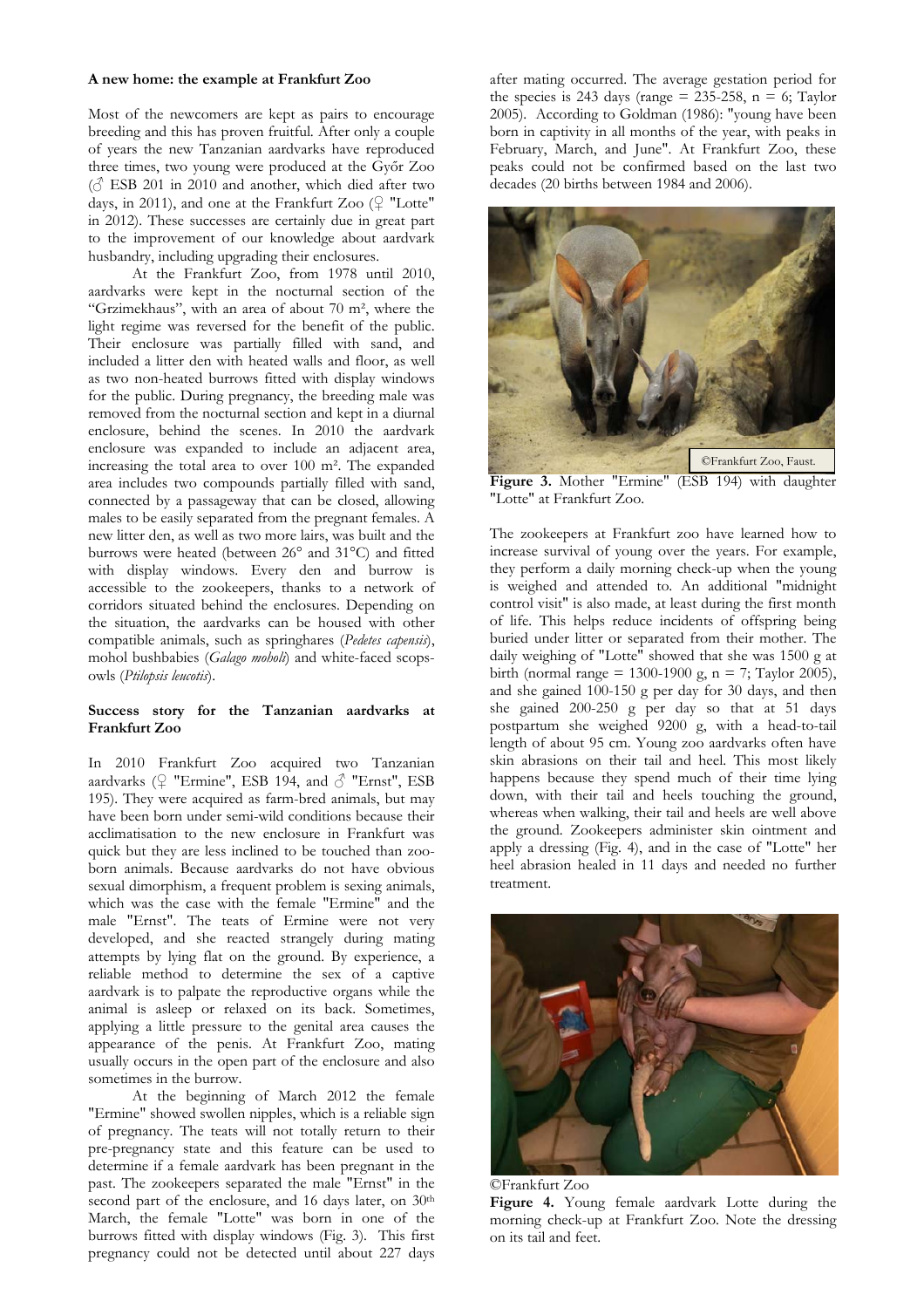### **Conclusions and considerations for the future**

Within just four years of their arrival in Europe, the new Tanzanian aardvarks have managed to establish themselves and breed. This positive start is a good omen for their future in European zoos. Moreover, the newcomers represent an opportunity to solve the aardvark inbreeding problem. But before mixing Tanzanian and southern African aardvarks it is urgent to test the relationships between the two populations to avoid gene dilution and outbreeding depression, respectively.

 Robovsky and colleagues at the University of South Bohemia in the Czech Republic are currently working on the genetics of the captive aardvarks, and depending on the results, mixing or isolation of the two captive populations will need to be assessed. However, there are a few additional considerations in further developing a sound captive breeding programme: Currently there are 16 adults and one new-born Tanzanian aardvark in European zoological institutions. It is unclear if this number is sufficient for a viable population, even with a highly successful reproductive rate in these new animals. Finally, the inbreeding problem faced by the original European aardvark population, of southern African origin, would still not be solved, and might even spread to the American population, without additional animals (and genetic variability) from Africa. Encouragingly, a dozen zoological institutions in Europe have shown interest in obtaining their first aardvarks (Schoo 2011), so that with sound, scientifically-based coordination of the acquisition and transfer of individuals, a long term solution to the inbreeding problem could be found.

 Even though the aardvark is considered "Least Concern" by the IUCN Red List (Lindsey *et al.* 2008), Africa is developing quickly, and in the future even animals that are currently seemingly safe could become threatened. With a viable zoo-breeding programme reintroduction becomes a possible conservation option in the future. Moreover, studies performed on the zoo population can have repercussions on wild aardvarks. In particular, the question of sub-species validity could show a more complex biodiversity pattern in modern aardvarks than previously realized. The conservation status of *O. afer* would have to be refined accordingly.

### **Acknowledgements**

We would like to thank Prof. Dr. M. Niekisch (Director of the Frankfurt Zoo) for his constant encouragement and Prof. Dr. M. Niekisch and Dr. Stefan Stadler (Curator of Birds and Ungulates at the Frankfurt Zoo) for a thorough review of the manuscript.

### **References**

- Allendorf, F. W. & Luikart, G. 2006. *Conservation and the genetics of populations.* Blackwell, Malden, Massachusetts, USA.
- Flower, S.S. 1929. *A list of the vertebrated animals exhibited in the gardens of the Zoological Society of London 1818–1927. Vol. I. Mammals.* Zoological Society, London, UK.
- Frankham, R., Ballou, J. D. & Briscoe, D. A. 2002. *Introduction to conservation genetics*. Cambridge University Press, Cambridge, UK.
- Ganswindt, A. Parys, A., Wielebnowski, N. & Lehmann T., 2011. Non-invasive assessment of reproductive and adrenocortical steroid hormones in captive aardvarks (*Orycteropus afer*). *Afrotherian Conservation,* 8: 17-18.
- Goldman, C.A. 1986. A review of the management of the Aardvark (*Orycteropus afer*) in captivity. *International Zoo Yearbook,* 24: 286–294.
- Lehmann T. 2006. The biodiversity of the Tubulidentata over Geological time. *Afrotherian Conservation,* 4: 6–11.
- Lehmann, T. 2007. Amended Taxonomy of the order Tubulidentata (Mammalia, Eutheria). *Annals of the Transvaal Museum, Pretoria,* 44: 179-196.
- Lehmann, T. 2009. Phylogeny and Systematics of the Orycteropodidae (Mammalia, Tubulidentata). *Zoological Journal of the Linnaean Society, 155*: 649-702.
- Lindsey, P., Cilliers, S., Griffin, M., Taylor, A., Lehmann, T. & Rathbun, G. 2008. *Orycteropus afer*. In: IUCN 2011*. IUCN Red List of Threatened Species*. Version 2011.2. www.iucnredlist.org. Accessed on 23 May 2012.
- Melton, D.A. 1976. The biology of aardvark (Tubulidentata, Orycteropodidae). *Mammal Revue,* 6 (2): 75-88.
- Schoo, W. 2009. *European studbook for the aardvark*  (Orycteropus afer) *– update to fourth edition (August 2009):* 10 pp.
- Schoo, W. 2010. *European studbook for the aardvark*  (Orycteropus afer) *– second update to fourth edition (July 2010):* 11 pp.
- Schoo, W. 2011. *European studbook for the aardvark*  (Orycteropus afer) *– third update to fourth edition (July 2011):* 11 pp.
- Shoshani, J., Goldman, G.A. & Thewissen, J.G.M. 1988. *Orycteropus afer*. *Mammalian Species,* 300: 1-8.
- Taylor, W.A. 2005. Order Tubulidentata. Pp 35-40 in J.D. Skinner & C.T. Chimimba (eds.), *The Mammals of the Southern African* Subregion.Cambridge University Press, Cambridge, UK.
- Wegner, R.N. 1925. Erdferkel. *Mitteilungen aus dem Frankfurter Zoo, Zoologischer Garten (Frankfurt am Main)*  $8.5 - 6$

## **Review**

## **Eponyms in the Afrotheria: Who were the people that had Afrotheria species named after them?**

### **Galen B. Rathbun**

Department of Ornithology and Mammalogy, California Academy of Sciences (San Francisco), USA grathbun@calacademy.org

Several species in the supercohort Afrotheria are named after people, but most mammalogists know little, if anything, about them. The data below were assembled from the book *The Eponym Dictionary of Mammals* by Beolens, Watkins, & Grayson and published in 2009 by Johns Hopkins Press. Link Olson and PJ Stephenson also contributed information. The taxonomy is from www.afrotheria.net accessed November 2010.

If you can fill any gaps or know of an eponym in the Afrotheria that we've missed, please let me know.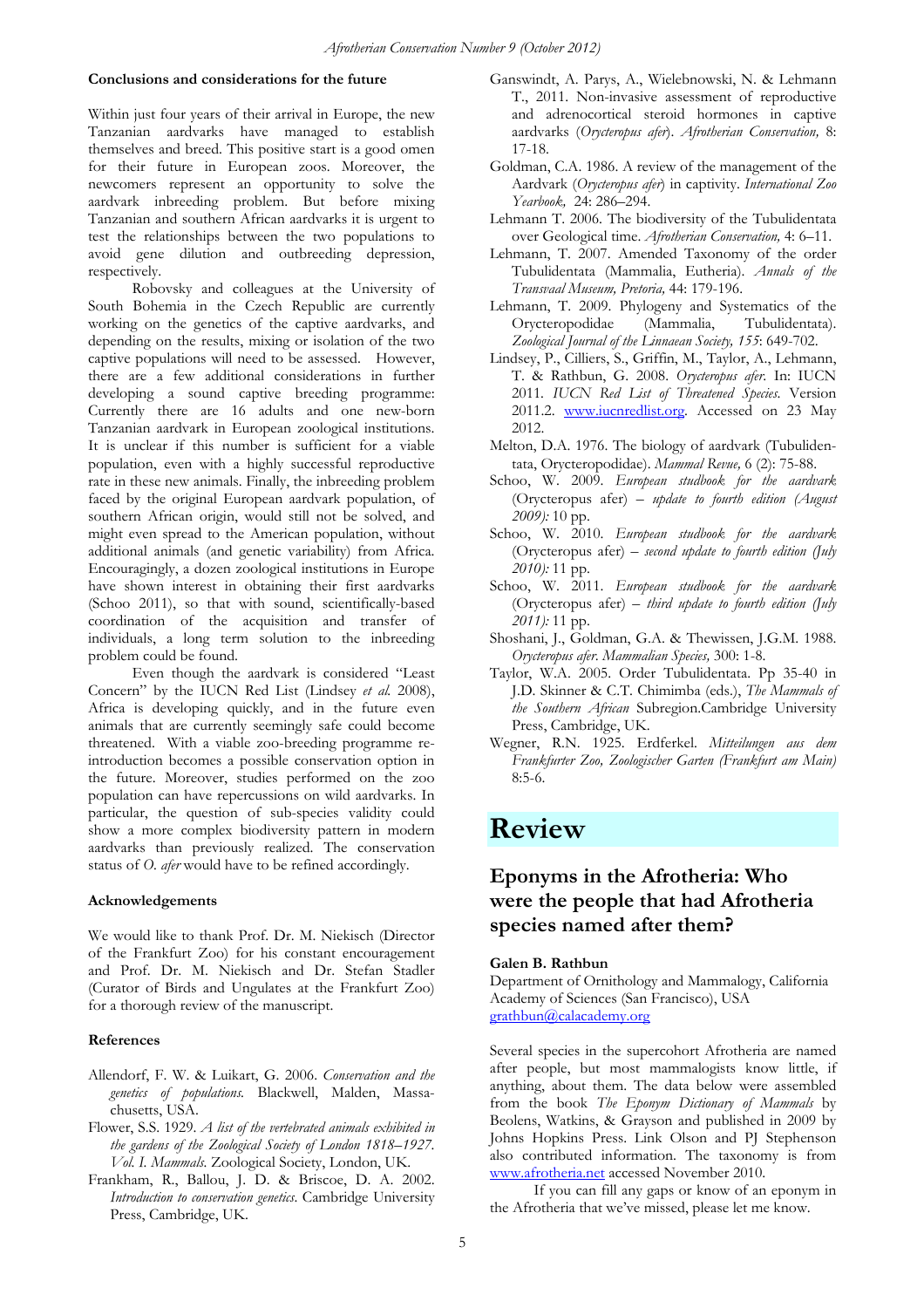| Taxon                    | Common Name                | Person species is named after | Nationality    | Vocation        | Dates                                           |
|--------------------------|----------------------------|-------------------------------|----------------|-----------------|-------------------------------------------------|
| Eremitalpa granti        | Grant's golden mole        | Capt. Claude H.B. Grant       | British        | Ornithologist   | 1878-1958                                       |
| Chrysospalex trevelyani  | Giant golden mole          | Herbert Trevelyn              | ς              |                 | ç                                               |
| Chrysochloris visagiei   | Visagie's golden mole      | I.H.J. Visagie                | South African  | Landowner       | $\rightarrow$<br>P.<br>$\overline{a}$           |
| Chrysochloris stuhlmanni | Stuhlmann's golden mole    | Prof. Franz Stuhlmann         | German         | Zoologist       | 1863-1928                                       |
| Chrysochloris zyli       | Van Zyl's golden mole      | Maj. Gideon van Zyl           | South African  | Landowner       | 1873-1956                                       |
| Carpitalpa arendsi       | Arends' golden mole        | Nicholas P. Arends            | British        | Collector       | $\mathcal{L}$<br>$ \rightarrow$                 |
| Carpitalpa duthieae      | Duthie's golden mole       | Dr. Augusta Duthie            | South African  | <b>Botanist</b> | 1881-1963                                       |
| Carpitalpa sclateri      | Sclater's golden mole      | William L. Sclater            | <b>British</b> | Ornithologist   | 1863-1944                                       |
| Amblysomus marleyi       | Marley's golden mole       | Harold W. Bell-Marley         | South African  | Naturalist      | 1872-1945                                       |
| Neamblysomus gunningi    | Gunning's golden mole      | Dr. Jan W. B. Gunning         | Dutch          | Physician       | 1860-1913                                       |
| Neamblysomus julianae    | Juliana's golden mole      | Juliana Meester               | South African  | Spouse          | 1919-1986                                       |
| Micropotamogale lamottei | Nimba otter shrew          | Dr. Maxime Lamotte            | French         | Zoologist       | 1920-2007                                       |
| Echinops telfairi        | Lesser hedgehog tenrec     | Dr. Charles Telfair           | British        | Collector       | 1778-1833                                       |
| Microgale cowani         | Cowan's shrew tenrec       | Rev. William D. Cowan         | British?       | Missionary      | 1844-1923                                       |
| Microgale dobsoni        | Dobson's shrew tenrec      | George E. Dobson              | <b>Irish</b>   | Zoologist       | 1848-1895                                       |
| Microgale droubardi      | Drouhard's shrew tenrec    | E. Drouhard                   | French         | Forester        | $\rightarrow$<br>$\overline{\phantom{a}}$       |
| Microgale grandidieri    | Grandidier's shrew tenrec  | Alfred Grandidier             | French         | Naturalist      | 1836-1921                                       |
| Microgale jenkinsae      | Jenkins' shrew tenrec      | Paulina D. Jenkins            | <b>British</b> | Mammalogist     | ç                                               |
| Microgale majori         | Major's long-tailed tenrec | Charles I. Forsyth Major      | <b>British</b> | Paleontologist  | 1844-1923                                       |
| Microgale nasoloi        | Nasolo's shrew tenrec.     | Nasolo Rakotoarison           | Malagasy       | Mammalogist     | 1961-1996                                       |
| Microgale talazaci       | Talazac's shrew tenrec     | Rev. Pere Talazac             | French         | Missionary      | P.<br>$\rightarrow$<br>$\overline{\phantom{a}}$ |
| Mircrogale thomasi       | Thomas' shrew tenrec       | M.R. Oldfield Thomas          | <b>British</b> | Mammalogist     | 1858-1929                                       |
| Rhynchocyon cirnei       | Chequered sengi            | Manuel J.M. Cirne             | Portuguese     | Governor        | 1784-1832                                       |
| Rhynchocyon petersi      | Black-and-rufous sengi     | Dr. Wilhelm K.H. Peters       | German         | Naturalist      | 1815-1883                                       |
| Elephantulus edwardii    | Cape rock sengi            | Jean B. Edouard Verreaux      | French         | Naturalist      | 1810-1868                                       |
| Elephantulus revoili     | Somali sengi               | George E.J. Revoil            | French         | Naturalist      | 1852-1894                                       |
| Elephantulus rozeti      | North African sengi        | Claude-Antoine Rozet          | French         | Army Officer    | 1798-1858                                       |
| Heterohyrax brucei       | Yellow-spotted hyrax       | James Bruce                   | British        | Explorer        | 1730-1794                                       |
|                          |                            |                               |                |                 |                                                 |
|                          |                            |                               |                |                 |                                                 |

## **Afrotheria News**

### **An update on the threats to Afrotheria in northern coastal Kenya**

As reported in the last edition of *Afrotherian Conservation* (Amin *et al.* 2011), the wooded areas in northern coastal Kenya are coming under threat from unsustainable forest exploitation and clearance for agriculture. These forests are a haven for several afrotheres, including aardvark and three species of sengi, while dugongs are found in the coastal waters (Andanje *et al*. 2010, 2011); they are also home to the indigenous Aweer people (also known as the Boni), whose culture and lives as hunter-gatherers have been forged from their long and intimate association with the forest.

In July 2011 we undertook a participatory rural assessment with the Aweer in Mangai, one of the six Aweer settlements (see Fig 1.), to understand more about the interdependence of the people and the ecosystem (Bett *et al.* 2011). Today perhaps less than 1,500 Aweer people live in the forest and none in the Boni or Dodori national reserves. They depend primarily on crop farming although they have had no formal support in their efforts to become cultivators and most have limited means and little access to agricultural extension and other services or markets. There is also considerable crop damage done by wildlife, especially by buffalos and baboons and increasingly by hippos, whose numbers are reported to be on the increase. All attempts to secure compensation from the authorities for the damage associated with human wildlife conflict have failed. The majority of people remain food-insecure most years. Coping strategies to address the deficit include falling back on traditional hunting and gathering skills, with women and older girls foraging for fruits, tubers, herbs and berries from the forest, and men collecting honey.



**Figure 1**. Map of north-eastern Kenya, showing national reserves and Aweer settlements.

Faced with few alternatives, the Aweer communities have continued to open up new farmlands within the forest corridor between the Boni and Dodori national reserves. The Constitution of Kenya 2010 calls for devolution of decision-making to county level, so now there is an excellent opportunity for community-based forest and related resources management with the Aweer and Ijara communities to be promoted by the county governments and the relevant government agencies (i.e. Kenya Forest Service, Kenya Wildlife Service, National Environment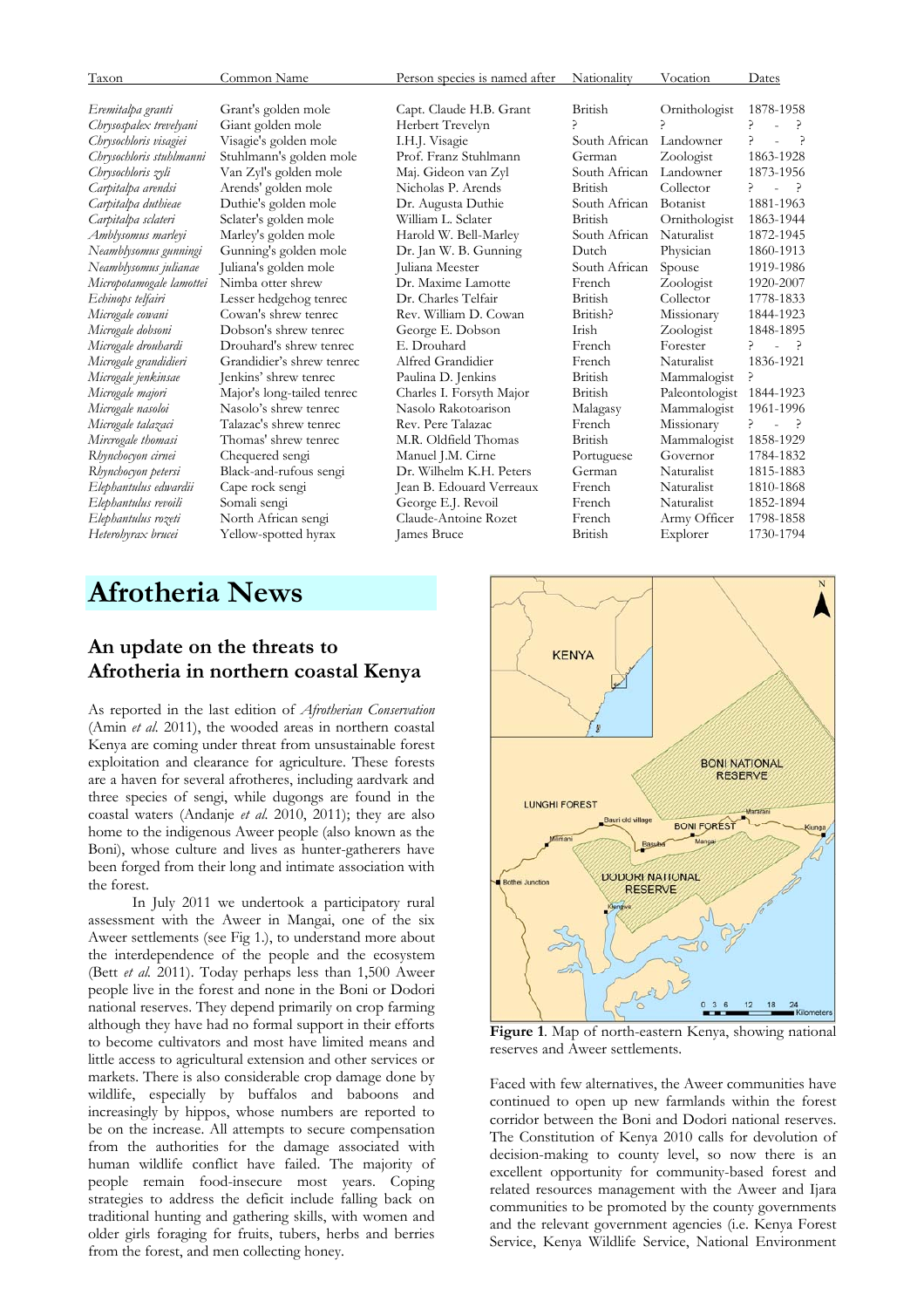Management Authority) in the forest corridor and the adjacent Boni and Lungi Forests. The Constitution and changes in thinking with respect to forest management also present an opportunity for the Boni and Dodori national reserves, which presently receive protection from the Kenya Wildlife Service (KWS), to be jointly managed with the communities. A number of nongovernmental agencies working in the area are also committed to enhancing and strengthening communitybased and joint forest management regimes (e.g. Kibodo Trust, SECURE project, WWF), so are well placed to offer the communities, councils and line ministries the support needed to improve forest conservation.

Given these existing opportunities and associated goodwill, the most pressing threats to the integrity of the forest ecosystems in northern coastal Kenya - and the afrotheres within - does not come from the forest communities whose roots are in the forest, but from the accelerating land-grabs, land conversion, and felling of indigenous hardwoods associated with, and driven by, the new Lamu port development. Excess resource exploitation prompted by this development now represent the greatest threat to the future of these forests.

 Three African heads of state (Kenyan president Mwai Kibaki, South Sudanese president Salva Kiir Mayardit and Ethiopia's prime minister the late Meles Zenawi) hosted a ground-breaking ceremony in Lamu on 3rd March 2012 to launch officially the construction of the "super port," which will be the US\$5 billion flagship component of the Lamu Port South-Sudan-Ethiopia Economic and Transport Corridor project (LAPSSET). The port site lies fifteen kilometres outside Lamu's old town, which is a UNESCO World Heritage Site, and UNESCO has expressed strong concern regarding the project's potential impact (UNESCO 2012).

The port project comprises a superhighway, a high-speed railway, oil pipelines, a resort city, an international airport, and all associated services (e.g. water, sewerage). The Corridor's state-of-the-art infrastructure will mainly transport crude oil from South Sudan to China, which buys more than 60% of South Sudan's crude production. Kenya's Prime Minister Raila Odinga, who also attended the ceremony, proclaimed that LAPSSET would open markets in Asia, the Middle East, Europe and the Democratic Republic of the Congo: "It is literally the road toward the realisation of the African century and the African dream."

 Uncontrolled activities associated with this large scale infrastructure development undoubtedly pose the main risk to the forests in northern coastal Kenya. Whilst we welcome economic development in this region we hope that sufficient measures will be put in place to limit and mitigate irreversible impacts on the critical coastal forest ecosystem and its rich biodiversity.

- Andanje, S., B. R. Agwanda, G. W. Ngaruiya, R. Amin, and G. B. Rathbun. 2010. Sengi (elephant-shrew) observations from northern coastal Kenya. *Journal of East African Natural History,* 99:1-8.
- Andanje, S., A. E. Bowkett, B. Agwanda, G. W. Ngaruiy, A. B. Plowman, T. Wacher and R. Amin. 2011. A new population of the critically endangered Aders' duiker *Cephalophus adersi*  confirmed from northern coastal Kenya. *Oryx,* 45: 444-447.
- Amin, R., Rathbun, G.B & Andanje, S. 2011. Conservation concerns for Afrotheria in northern coastal Kenya. *Afrotherian Conservation,* 8: 15-16.
- Bett, J. Kimaru, E. Kiunga K. Morris, M. and Mutahi, S. 2011 (joint authors). *Participatory Situation Analysis with the Mangai Community in the Boni-Dodori Forest Ecosystem*. WWF-UK, Godalming, UK.
- United Nations Educational, Scientific and Cultural Organisation 2012. *Convention Concerning the Protection of the World Cultural and Natural Heritage, World Heritage Committee, Thirty-sixth session.* Saint-Petersburg, Russian Federation, 24 June – 6 July 2012. 91-94.

### **Mike Morris**

Social Development Adviser, Programmes Division, WWF-UK, Godalming, Surrey GU7 1XR, UK mmorris@wwf.org.uk

### **Rajan Amin**

Conservation Programmes, Zoological Society of London, Regent's Park, London NW1 4RY, UK Raj.Amin@ioz.ac.uk

## **Sengi research in the Free State, South Africa**

In April 2012 we started a telemetry study on the eastern rock sengi (*Elephantulus myurus*) in the Free State, South Africa, to gather more information primarily on home range size and use, as well as on longevity.



**Figure 1.** Eastern rock sengi (*Elephantulus myurus*) in its natural habitat at Bethulie, Free State, South Africa.

The eastern rock sengi is a common species in eastern South Africa, eastern Botswana, western Mozambique and southern Zimbabwe on rocky outcrops in semi-arid savannas (Neal 1995) (Fig. 1). Seminal research on the species was mostly conducted on reproduction and physiology under laboratory conditions by Van der Horst and Gillman in the 1940s, and later by Tripp in the 1970s. Since then, several studies have been conducted of radio-tagged wild sengis in their natural habitat to study, for example, the impact of fire on habitat use by shortsnouted sengis, *E. brachyrhynchus* (Yarnell *et al.* 2008), and the social structure of bushveld sengis, *E. intufi* (Rathbun & Rathbun 2006), and round-eared sengis, *Macroscelides proboscideus* (Schubert *et al.* 2009).

 The social organization of *E. myurus* in KwaZulu-Natal was studied from August through December 2000 (Ribble & Perrin 2005) on a rocky outcrop in a habitat of open acacia savannas with tall grasses. For our pilot telemetry study in the Free State we chose another habitat and a different season. The study area is located on a 1,500 ha farm, *c*. 20 km north of Bethulie, at 1,600 m above sea level (Fig. 2). The area is densely covered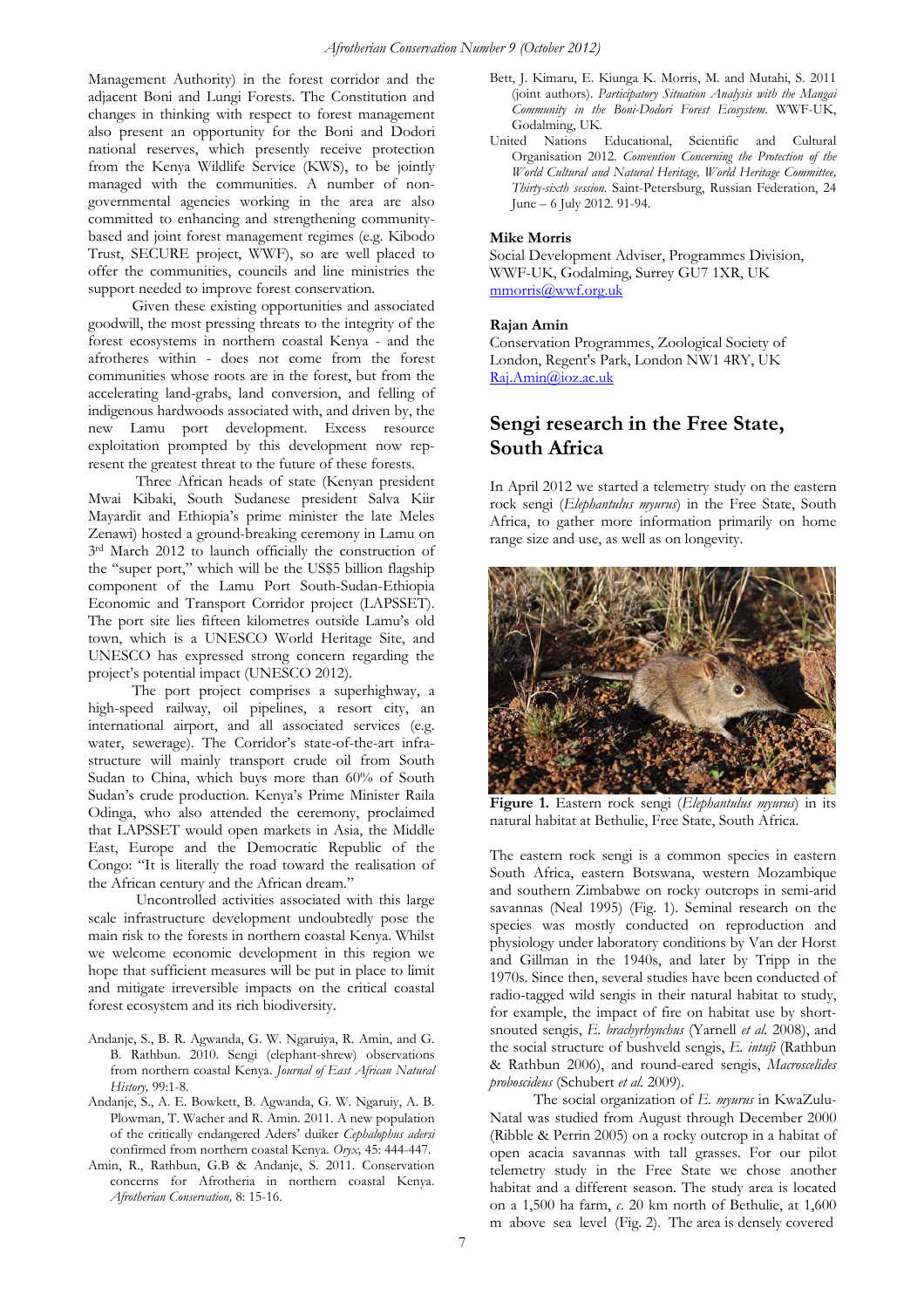

**Figure 2.** The various habitat types of the studied eastern rock sengi population.

with sweet resin bushes (*Euryops multifidus*); it has relatively flat rocky grassland areas as well as very steep rocky slopes with large boulders. Compared to the KwaZulu-Natal study area, the seasonal changes in our study area are extreme, with mean min/max temperatures ranging between 5°C-20°C in July and 15°C-38°C in January.



Figure 3. Home range polygons (100% minimum convex polygon) of four *E. myurus* between 4 -14 April 2012 (upper two males, lower two females; flags are capture points, points are radio telemetry locations).

In May 2011 the first sengis were marked with microchips during trapping by the National Museum in Bloemfontein. In April 2012 we used trap lines in the same area to radio collar four sengis. Unfortunately, during the study we lost three animals to predation, but the collars were retrieved and reused on three other animals, taking our initial sample size to seven. We also

marked 14 male and 13 female individuals with microchips to provide information on their survival. Two of the seven sengis marked in May 2011 were recaptured in April 2012. Longevity records from the wild reveal that sengis may survive only one winter but some sengi species live much longer in captivity (Olbricht 2007) - up to 9 years in the case of *E. intufi* (Weigl 2005).

Our first 2 weeks of preliminary data, with direct observations after finding the collared animals via telemetry, indicate that activity differs from the study in KwaZulu-Natal. Whilst in the earlier study the sengis´ activity decreased from 23h00 – 5h00 hrs, with maximum activity between 18h00 – 23h00 hrs, we found the animals in Free State actively moving between 18h00- 06h00 hrs. Home range size (see Fig. 3) during the 2 weeks in our study area was 0.66 – 3.96 ha in contrast to a mean monthly home range of males in KwaZulu-Natal of approximately 0.4 ha, with the largest home range size of 1.35 ha. In Bethulie, a strong difference was found between the male sengi that roamed in a more level area (3.96 ha) and the male living in the steep topography, infested by thick bushes (0.66 ha). The two females had home ranges of 1.06 and 1.15 ha, respectively.

This was a pilot study to test the methods and to see if we could start a long-term study with more animals. We are continuing to analyze the data and will publish our detailed results shortly. We hope this work will shed further light on sengi home ranges and activity patterns, and further demonstrate the value of telemetry in studying these afrotheres.

- Neal, B.R. 1995. The ecology and reproduction of the shortsnouted elephant shrew, *Elephantulus brachyrhynchus*, in Zimbabwe with a review of the reproductive ecology of the genus *Elephantulus*. *Mammal Review*, 25: 51-60.
- Olbricht, G. 2007. Longevity and fecundity in sengis (Macroscelidea). *Afrotherian Conservation,*5: 1-3.
- Rathbun, G.B. & Rathbun, C.D. 2006. Social structure of the bushveld sengi (*Elephantulus intufi*) in Namibia and the evolution of monogamy in the Macroscelidea. *Journal of Zoology*, 269: 391-399.
- Ribble, D.O. & Perrin, M.R. 2005. Social organization of the Eastern Rock Elephant-shrew (*Elephantulus myurus*): the evidence for mate guarding. *Belgian Journal of Zoology (supplement),* 135: 167-173.
- Schubert, M., Pillay, N., Ribble, D.O. & Schradin, C. 2009. The round-eared sengi and the evolution of social monogamy: Factors that constrain males to live with a single female. *Ethology*, 115: 972-985.
- Weigl, R. 2005. Longevity of mammals in captivity; from the living collections of the world. *Kleine Senckenberg-Reihe Frankfurt*, 48: 198-199.
- Yarnell, R.W., Metcalfe, D.J., Dunstone, n., Burnside, N. & Scott, D.M. 2008. The impact of fire on habitat use by the short-snouted elephant shrew (*Elephantulus brachyrhynchus*) in North West Province, South Africa. *African Zoology*, 43: 45- 52.

#### **Gea Olbricht**

University Duisburg-Essen, Essen, Germany gealex@online.de

### **Alexander Sliwa**

Zoologischer Garten Köln AG, Köln, Germany sliwa@koelnerzoo.de

### **Nico L. Avenant**

National Museum, Bloemfontein, South Africa navenant@nasmus.co.za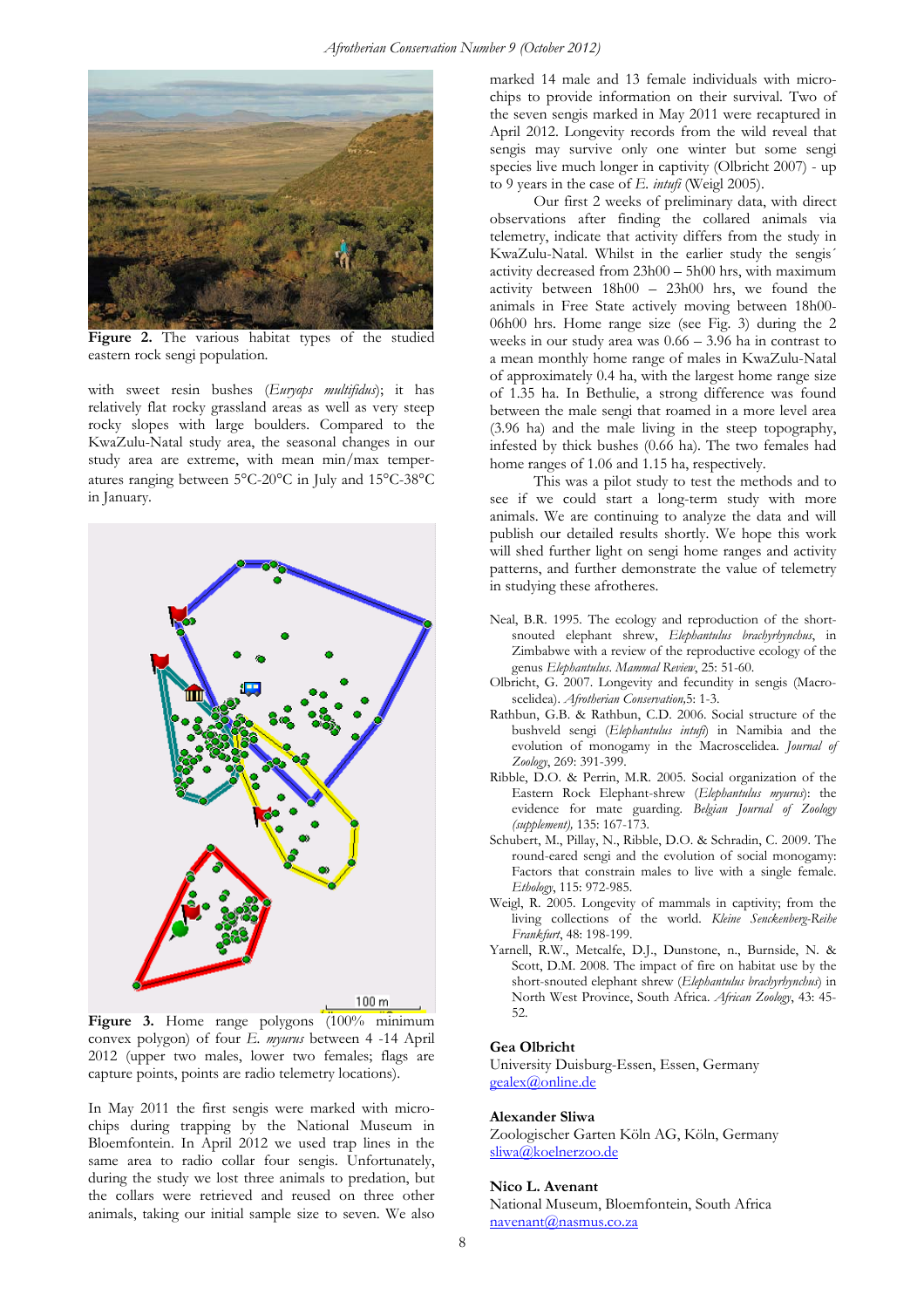## **The 100 most threatened species. Are they priceless or worthless?**

Tarzan's chameleon, spoon-billed sandpiper and pygmy three-toed sloth have all topped a new list of the species closest to extinction released by the Zoological Society of London and IUCN. The recently discovered Boni giant sengi ensures the Afrotheria have a member on the list.

For the first time ever, more than 8,000 scientists from the IUCN Species Survival Commission have come together to identify 100 of the most threatened animals, plants and fungi on the planet. But conservationists fear they'll be allowed to die out because none of these species provide humans with obvious benefits….

Find out more, and read the book online, at: http://www.iucn.org/?11022/The-100-most-threatenedspecies--Are-they-priceless-or-worthless

### **Surprise discovery about rock hyrax vocals**

The rock hyrax is a surprisingly sophisticated communicator, a study published in a Royal Society journal suggests.

The small mammal is extremely vocal: males sing complex songs that can last for several minutes. But now scientists have discovered that the order of the notes is significant, suggesting that the songs have syntax. They also found that hyraxes from different regions had a different dialect when they warbled.

This research places the hyrax in a small and eclectic group of skilled animal communicators, including primates, whales, birds and bats.

Read more at: http://www.bbc.co.uk/news/ science-environment-17729868.

## **IUCN SSC Chairs' Meeting 2012**

Thanks to the generous sponsorship of the Environment Agency - Abu Dhabi (EAD), and the support of the Mohamed bin Zayed Species Conservation Fund, the second IUCN SSC Chairs' Meeting took place on 23–27 February 2012, at the Yas Island Rotana, Abu Dhabi. PJ Stephenson represented Galen Rathbun, the Afrotheria Specialist Group chair, at the meeting.



©PJ Stephenson Delegates at the SSC meeting observing the local fauna.

The main outcome of the meeting was a work plan for the SSC for the next IUCN quadrennium  $(2013 - 2016)$ , with the objective of advancing global species conservation efforts to create a positive impact and achieve the SSC vision: "A world that values and conserves present levels of biodiversity."

The meeting provided an open platform for all Specialist Group, stand-alone Red List Authority and Task Force Chairs in the SSC and the IUCN Global Species Programme to meet, share their experiences, and discuss ways forward on key conservation issues. In addition, discussions were held relating to existing and future collaborations with other IUCN Commissions, Programmes and international conventions.

Presentations from the meeting are available on the IUCN website at:

http://www.iucn.org/about/work/programmes/species  $/\overline{\text{who}}$  we are/about the species survival commission /ssc\_members\_\_area\_/iucn\_ssc\_chairs\_meeting\_2012/

## **Noticeboard**

### **Follow us on Twitter!**

The Afrotheria Specialist Group is getting in to social media! In the 2010s it is increasingly important for all organizations to share information quickly and regularly and to seek feedback. To that end, we've set up a twitter account for the specialist group called The Tweeting Tenrec. As it says on the site, *Tenrecs and their relatives are the coolest mammals alive! Follow my tweets to learn about their biology and conservation and all the latest research news.*

 The site is for all afrotheres so please let me have any news or latest publications as and when you want the word put out by The Tweeting Tenrec. Send an email to pjstephenson@wwfint.org, and please make sure the subject line includes the word "Tweet".

Come and find us, follow us and communicate with us on Twitter **@Tweeting\_Tenrec.**

## **Afrotheria SG logo competition**

Our specialist group is one of the few in the Species Survival Commission without a logo. In the past we have tended to use the image on our web site home page – an outline of Africa and our name. However, perhaps we can do better considering all the innovative and eyecatching logos from other specialist groups (see IUCN SSC logos at http://afrotheria.net/newsletter.html).

I suggest that we assemble some logo designs for our specialist group, and then vote on which best represents our group. Keep in mind that a good logo is simple, distinctive, and represents our group. We probably should avoid colour and also abbreviations or acronyms (i.e. ASG might refer to the amphibian or antelope specialist groups).

Please email me your idea for a logo at grathbun@calacademy.org. Jonathan Kingdon (who was a member of our group last quadrennium) has also agreed to suggest a design for our consideration.

The deadline for submissions is 15 December 2012, and I will distribute the designs and a ballot to members by email soon after.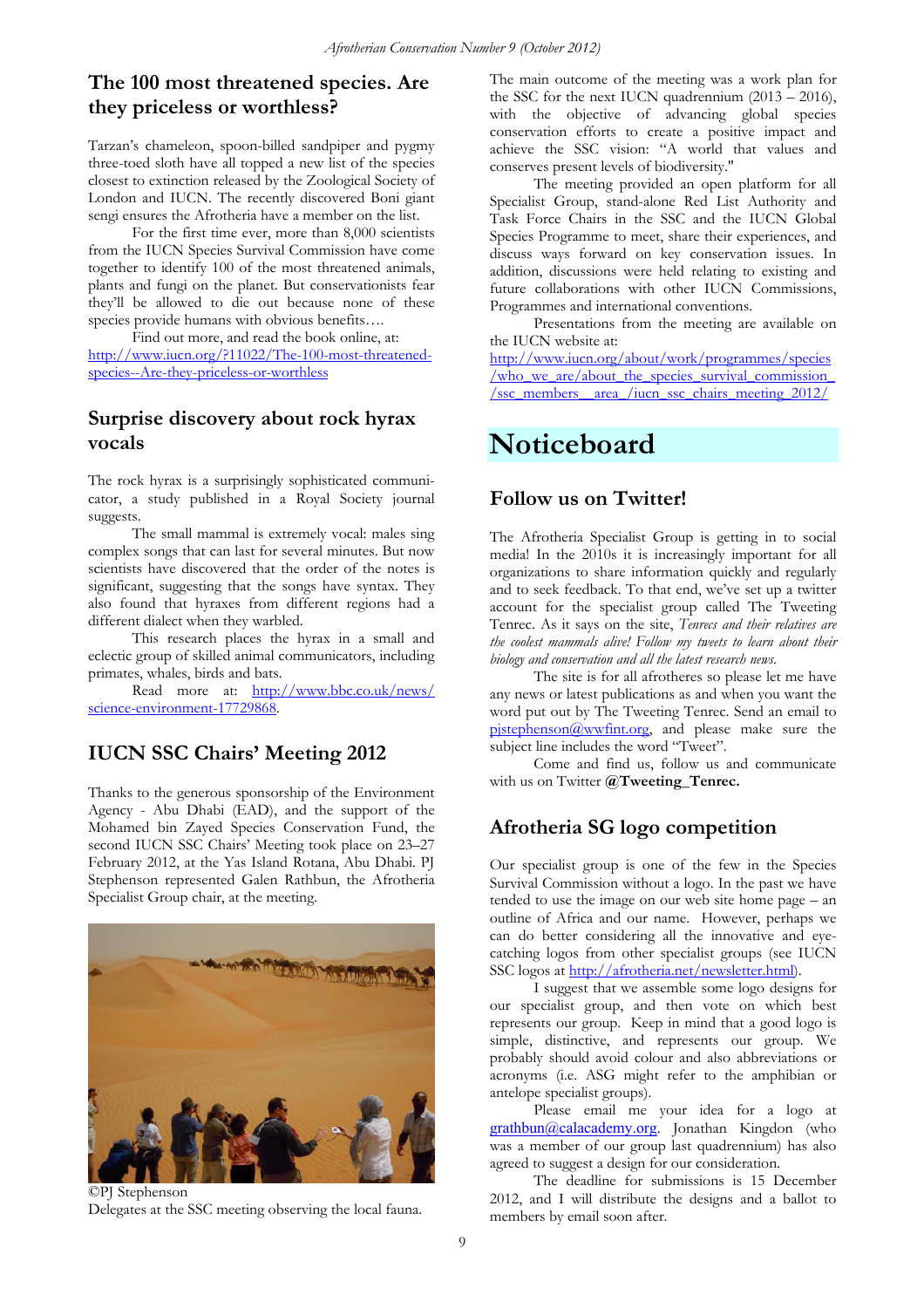We're looking forward to seeing your ideas!

### **Galen Rathbun**

Chair, IUCN/SSC Afrotheria Specialist Group

## **iSpot: a chance for South Africans to share nature**

The South African National Biodiversity Institute (SANBI) has recently released a fantastic new website called iSpot which is taking citizen science in southern Africa to a whole new level. iSpot enables anyone to share with others anything they have discovered in nature by uploading geo-referenced photographs of their observations (whether plants or animals or fungi) onto an easy to use database somewhat like a virtual museum. iSpot, however, is infinitely more than just a collection of characterless data: it is a dynamic meeting place where nature enthusiasts, from beginners to experts, share their knowledge and help each other identify species. In this way, iSpot is user driven and is a fun and lively way to progress from a novice in identification to a learned expert.



Since its release in March 2011, iSpot has gained over 1,400 registered users, who have submitted over 25,000 observations to date, of which most (95%) have received an identification (given or confirmed by experts and other users on iSpot) Interactive mapping and searching tools, forums, direct links to the *Encyclopedia of Life*   $(\frac{http://eol.org/}{, plus a dictionary of all the scientific})$ names for animals and plants make iSpot an indispensible reference for the inquiring naturalist. Wildlife societies can register on iSpot so that each time a member posts on the site, the society badge is displayed and links back to the society webpage. iSpot can also be used as a tool to run your own survey. Users from around the country can help collect data by tagging their observations with their own unique project tag. The same applies if you want to compile an inventory of species on your farm or at your local park; iSpot acts as the perfect tool to showcase this biodiversity.

iSpot regards all submissions as valuable for science, whether alien, indigenous, common or obscure. This approach has brought to our attention numerous species range extensions and some interesting discoveries. A strange looking parasitic plant found at Cape Point and uploaded by a regular iSpotter, Marland

Holderness, was identified as the presumed extinct *Cytinus capensis,* not seen for over 40 years!



The ideal way to get a feel for iSpot and how it works is to simply sign up and upload an observation of your own. Most of us have hundreds of photographs stored in files on our computers, unused and forgotten. Now is the chance to make a difference by contributing your little bit to help further our understanding and conservation of the rich biodiversity in South Africa. Who knows, you might even make a headline discovery. Visit iSpot southern Africa at www.ispot.org.za and get Spotting!



### **Sarah-Leigh Hutchinson**

Research Assistant for CREW (Custodians of Rare and Endangered Wildflowers), South African National Biodiversity Institute, Cape Town, South Africa S.Hutchinson@sanbi.org.za

## **A new publication on African mammals**

A major new multi-volume reference work on African mammals is in press.

Nearly 15 years in production, *Mammals of Africa* is a series of six volumes that describes, in detail, every currently recognized species of African land mammal. This is the first time that such extensive coverage has been attempted, and the volumes incorporate the very latest information and detailed discussion of the morphology, distribution, biology and evolution (including reference to fossil and molecular data) of Africa's mammals. With more than 1,160 species and 16- 18 orders, Africa has a tremendous diversity and abundance of mammals. The reasons for this and the mechanisms behind their evolution are given special attention in the series. Each volume follows the same format, with detailed profiles of every species and higher taxa. The series includes some 660 colour illustrations by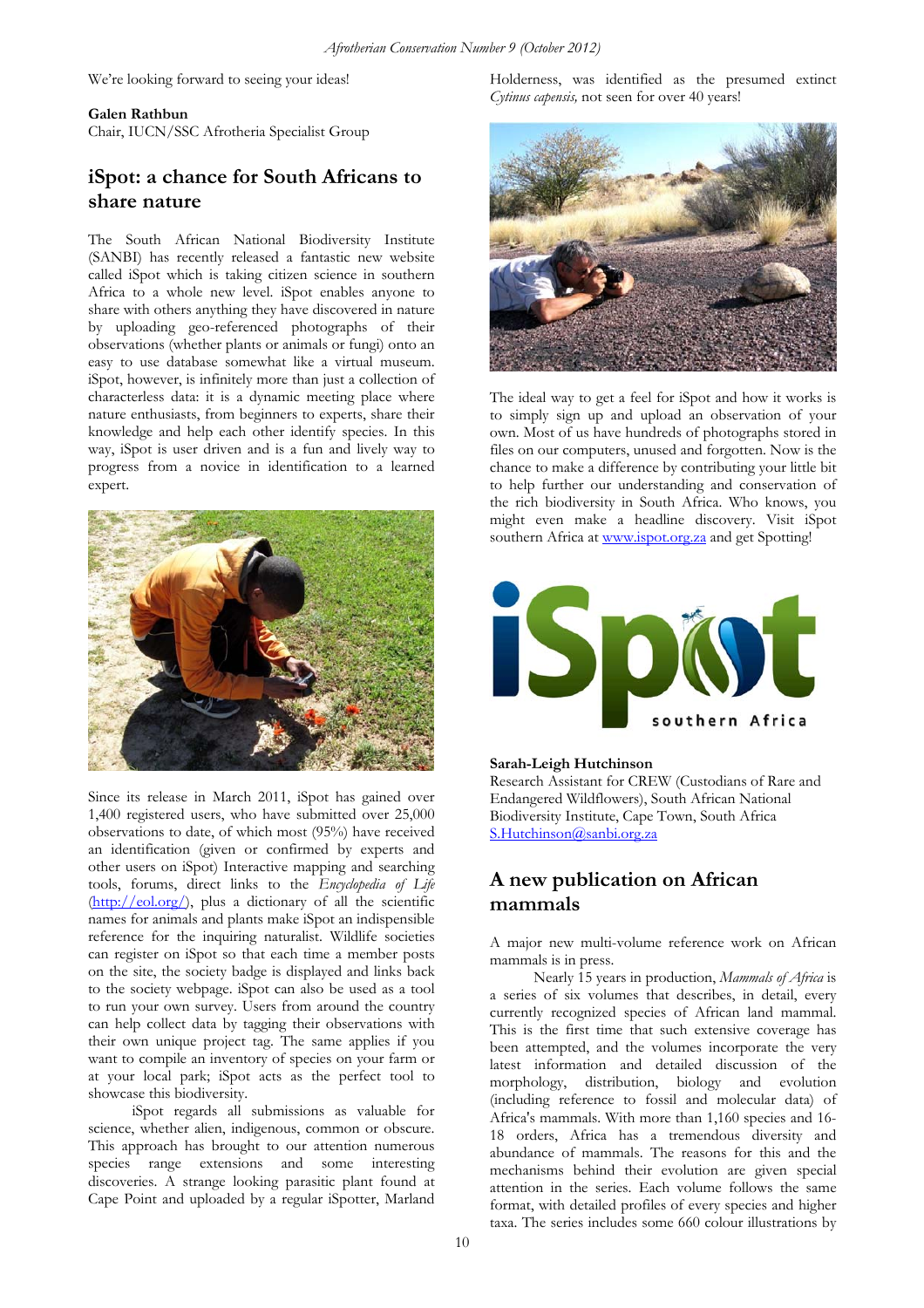Jonathan Kingdon and his many drawings highlight details of morphology and behaviour of the species concerned. Diagrams, schematic details and line drawings of skulls and jaws are by Jonathan Kingdon and Meredith Happold. Every species also includes a detailed distribution map. Extensive references alert readers to more detailed information.



Of special interest to readers of *Afrotheria Conservation* will be Volume 1, which includes the afrotheres, and involves the contributions of no fewer than 15 members of the Afrotheria Specialist Group. The series editors are Jonathan Kingdon, David Happold, Thomas Butynski, Michael Hoffmann, Meredith Happold and Jan Kalina.

Volumes 1-6 will be published by Bloomsbury in February-March 2013.

## **Funding opportunities**

The following calls for proposals may be of interest to those working on the Afrotheria and their colleagues. Deadlines for the next round of applications are provided, as are the websites for additional information.

**Preservation of endangered species** (8 February 2013) The Trust has awarded grants to scientific researchers and conservationists for many years for work that is aimed at the preservation of endangered species, either through research or practical field work. They only accept grant requests from applicants already working and established in either the UK, UK overseas territories or any country NOT classified by the World Bank as high-income. The worldwide small grants programme offers a number of small grants for short-term conservation and research projects. The programme offers grants between  $\text{\emph{f}}2,000$  and  $\text{\emph{f}}8,000$  for projects of up to two years duration. Most grants will not exceed £5,000. These competitive grants are from a limited central fund and are awarded yearly. It is hoped that these grants will enable innovative work and discreet projects to be carried out.

http://www.ptes.org/index.php?cat=69

### **British Ecological Society - Research Grants and Outreach Grants** (4 March 2013)

The BES makes Research Grants in support of scientific ecological research where there are limited alternative sources of funding. Small projects can be awarded up to £5,000, and early-career ecologists can apply for funding up to  $f20,000$ . There are no restrictions on nationality or residence of applicants, or where they carry out their research work. Additionally, BES offers Outreach Grants of up to  $\dot{\ell}$ , 2,000 to encourage its members and others to promote ecological science to a wide audience. The application deadlines are 17 September 2012 and 4 March 2013 for both types of grants

http://www.britishecologicalsociety.org/grants/research /index.php

http://www.britishecologicalsociety.org/grants/outreach /index.php

### **U.S. Fish and Wildlife Service**

US Fish & Wildlife Service has a range of international grants for a range of species groups, including: Marine Turtle Conservation Fund (October 1 and April 1), African Elephant Conservation Fund (November 1 and April 1), Rhinoceros and Tiger Conservation Fund (November 1 and April 1), Great Ape Conservation Fund (November 1 and April 1), Wildlife Without Borders – Africa Program (December 1), Critically Endangered Animals Fund (April 1), Amphibians in Decline Fund (May 1).

http://www.fws.gov/international/grants-andreporting/how-to-apply.html

### **Cleveland Metroparks Zoo - Africa Seed Grants and Asia Seed Grants**. (5 November 2012)

Both programmes make grants for wildlife conservation and research in their respective regions. The priority is for projects focusing on wildlife and habitat protection, human-wildlife conflict, sustainable environmental practices, capacity building, and conservation biology. There are no application restrictions by nationality. In both programmes, the seed grants range from US\$1,000 to US\$3,500. The deadline for pre-proposals is 05 November 2012.

http://www.clemetzoo.com/conservation/grants/

### **Prince Albert II Foundation - Pre-Applications in 2012** (16 November 2012)

The Prince Albert II of Monaco Foundation makes grants for global environmental stability in themes of climate change, biodiversity, access to water, and the fight against desertification. Its geographical priorities are the Mediterranean Basin, the Polar Regions, and the Least-Developed Countries. The next round of preapplications for grants will be 15 October 2012 through 16 November 2012.

http://www.fpa2.com/fondation.asp?page=deposez\_vos \_projets

**Academy of Sciences for the Developing World (TWAS) – Grants for International Scientific Meetings in Developing Countries** (1 December 2012)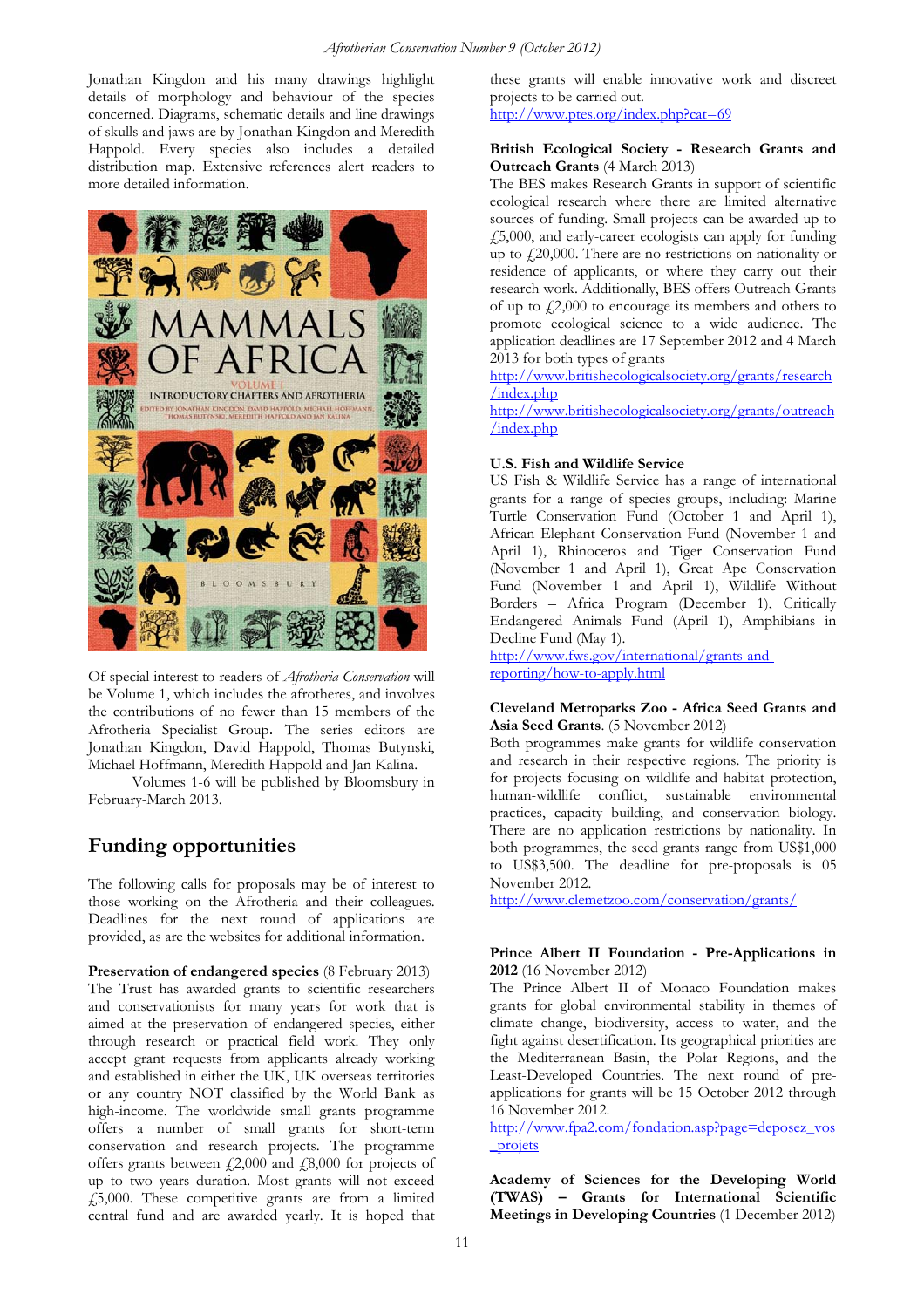TWAS makes grants in support of conferences, workshops, symposia, and special meetings in developing countries. Requests are submitted by the organizers of the meetings (i.e., not by individual participants). Grants are intended for air tickets, and do not normally exceed US\$5 thousand. Application deadlines are 01 June and 01 December each year.

http://twas.ictp.it/prog/meetings/support-forinternational-scientific-meetings

### **French Global Environment Facility (FFEM) - Small Grants, Phase 3** (31 December 2012)

Phase 3 (2011-2013) of FFEM's Small-Scale Initiatives makes grants for biodiversity conservation in West and Central Africa, Madagascar, and Mozambique. Grants are a maximum of  $E50$  thousand -- subject to co-financing requirements -- for NGO conservation organizations in eligible countries. For NGOs meeting the relevant criteria, pre-proposals can be submitted at any time before 31 December 2012.

http://www.ffem.fr/cache/offonce/lang/en/accueil/PP I;jsessionid=9A77C0FF280112D3D34931A997A99B75

### **Phoenix Zoo - Grants for Conservation and Science**  (1 December 2012)

The Phoenix Zoo, Arizona, USA, makes small grants to support wildlife conservation and science worldwide. First-year grants are limited to US\$3 thousand. Priority is for practical projects that help build capacity, and that involve local communities. The application period is 01 November through 01 December each year.

http://www.clemetzoo.com/apetag/Forms/phoenixzoo-cons-grant-application.pdf

## **Bibliography**

### **Some recent publications on the Afrotheria**

#### **Afrotheria General**

Lovegrove, B.G. 2012. The evolution of endothermy in Cenozoic mammals: a plesiomorphic-apomorphic continuum. *Biological Reviews,* 87: 128–162.

#### **Aardvarks**

- Hooker, J. J. & Russell, D.E. 2012. Early Palaeogene Louisinidae (Macroscelidea, Mammalia), their relationships and north European diversity. *Zoological Journal of the Linnean Society,* 164**:** 856-936.
- Tabuce, R., Jaeger , J.J., Marivaux, L., Salem, M., Bilal, A.B., Benammi, M., Chaimanee, Y., Coster , P., Marandat, B., Valentin, X. & Brunet, M. 2012. New stem elephant-shrews (Mammalia, Macroscelidea) from the Eocene of Dur At-Talah, Lybia. *Palaeontology,* 55: 945-955.
- Whittington-Jones, G.M., Bernard, R.T.F. & Parker, D.M. 2011. Aardvark burrows: A potential resource for animals in arid and semi-arid environment. *African Zoology,* 46: 362-370.

#### **Golden moles**

- Carter A.M. & Enders A.C. 2010. Placentation in mammals once grouped as insectivores. International *Journal of Developmental Biology,* 54:483-493.
- Gambaryan, P. P., Zherebtsova, O. V. & Platonov, V. V. 2010. Convergent development of the subcutaneous muscles in moles and golden moles. *Zhurnal Obshchei Biologii,* 71:244-255.
- Narins P.M. & Willi U.B. 2012. The golden mole middle ear: A sensor for airborne and substrate-borne vibrations. *Frontiers in Sensing,* 4: 275-286.
- Seiffert E.R. 2010. The oldest and youngest records of afrosoricid placentals from the Fayum Depression of northern Egypt. *Acta Palaeontologica Polonica* , 55: 599-616.
- Snyder H.K., Maia R., D'Alba L., Shultz A.J., Rowe K.M., Rowe K.C.& Shawkey, M.D. 2012. Iridescent colour production in hairs of blind golden moles (Chrysochloridae). *Biology Letters* doi: 10.1098/rsbl.2011.1168.

#### **Hyraxes**

- Barocas, A., Ilany, A., Koren, L., Kam, M. & Geffen, E. 2011. Variance in centrality within rock hyrax social network predicts adult longevity. *PLoS ONE*. 6(7): e22375. DOI:10.1371/journal.pone.0022375 (Featured on wired: http://www.wired.com/wiredscience/2011/08/egalitarianhyraxes/).
- Ilany, A., Barocas, A., Koren, L., Kam, M. & Geffen, E. 2011. Do displaying rock hyraxes exploit conspecific calls to gain attention? *PLoS ONE*. 6(12): e28612. doi:10.1371/ journal.pone.0028612.
- Ilany A, Barocas A, Koren L, Kam M, Geffen E. 2011. Singing rock hyraxes exploit conspecific calls to gain attention. *PLoS ONE* 6:e28612.
- Kershenbaum A, Ilany A, Blaustein L, Geffen E. 2012*.* Syntactic structure and geographical dialects in the songs of male rock hyraxes. *Proceedings of the Royal Society B,* published online April 18, 2012.

#### **Sengis**

- Amin, R., Rathbun, G. B. & Andanje, S. 2011. Conservation concerns for Afrotheria in northern coastal Kenya. *Afrotherian Conservation, 8:* 15-16.
- Avery, D. M., & Avery, G. 2011. Micromammals in the Northern Cape Province of South Africa, past and present. *African Natural History,* 7:9-39.
- Baker, M. A. A., & Brown, J.S. 2012. Patch use behaviour of *Elephantulus myurus* and *Micaelamys namaquensis*: the role of diet, foraging substrates and escape substrates. *African Journal of Ecology*, 50:167-175.
- Boyles, J. G., Smit, B. & McKechnie, A.E. 2012. Variation in body temperature is related to ambient temperature but not experimental manipulation of insulation in two small endotherms with different thermoregulatory patterns. *Journal of Zoology,*287:224-232.
- Boyles, J. G., Smit, B., Sole, C. L. & McKenchnie, A. E. 2012. Body temperature patterns in two syntopic elephant shrew species during winter. *Comparative Biochemistry and Physiology, Part A*, 161: 89-94.
- Dumbacher, J. P., Rathbun, G. B., Smit, H. A. & Eiseb, S. J. 2012. Phylogeny and taxonomy of the round-eared sengi or elephant-shrew, Genus *Macroscelides* (Mammalia, Afrotheria, Macroscelidea). *PLoS (Public Library of Science) ONE*, 7,  $e32410 (12 + 4 \text{ suppl pages}).$
- Geiser, F. & Mzilikazi, N. 2011. Does torpor of elephant shrews differ from that of other heterothermic mammals? *Journal of Mammalogy*, 92, 452-459.
- Gheerbrant, E. 2009. Paleocene emergence of elephant relatives and the rapid radiation of African ungulates. *Proceedings of the National Academy of Sciences USA,* 106:10717-10721.
- Hagey, L. R., Vidal, N., Hofmann, A.F. & Krasowski, M.D. 2010. Evolutionary diversity of bile salts in reptiles and mammals, including analysis of ancient human and extinct giant ground sloth coprolites. *BMC Evolutionary Biology,* 10(133):23 pp.
- Harrison, A., Bown, K. J. & Horak, I. G. 2011. Detection of *Anaplasma bovis* in an undescribed tick species collected from the eastern rock sengi *Elephantulus myurus*. *Journal of Parasitology*, 97, 1012-1016.
- Hooker, J. J., & Russell, D.E. 2012. Early Palaeogene Lousisinidae (Macroscelidea, Mammalia), their relationships